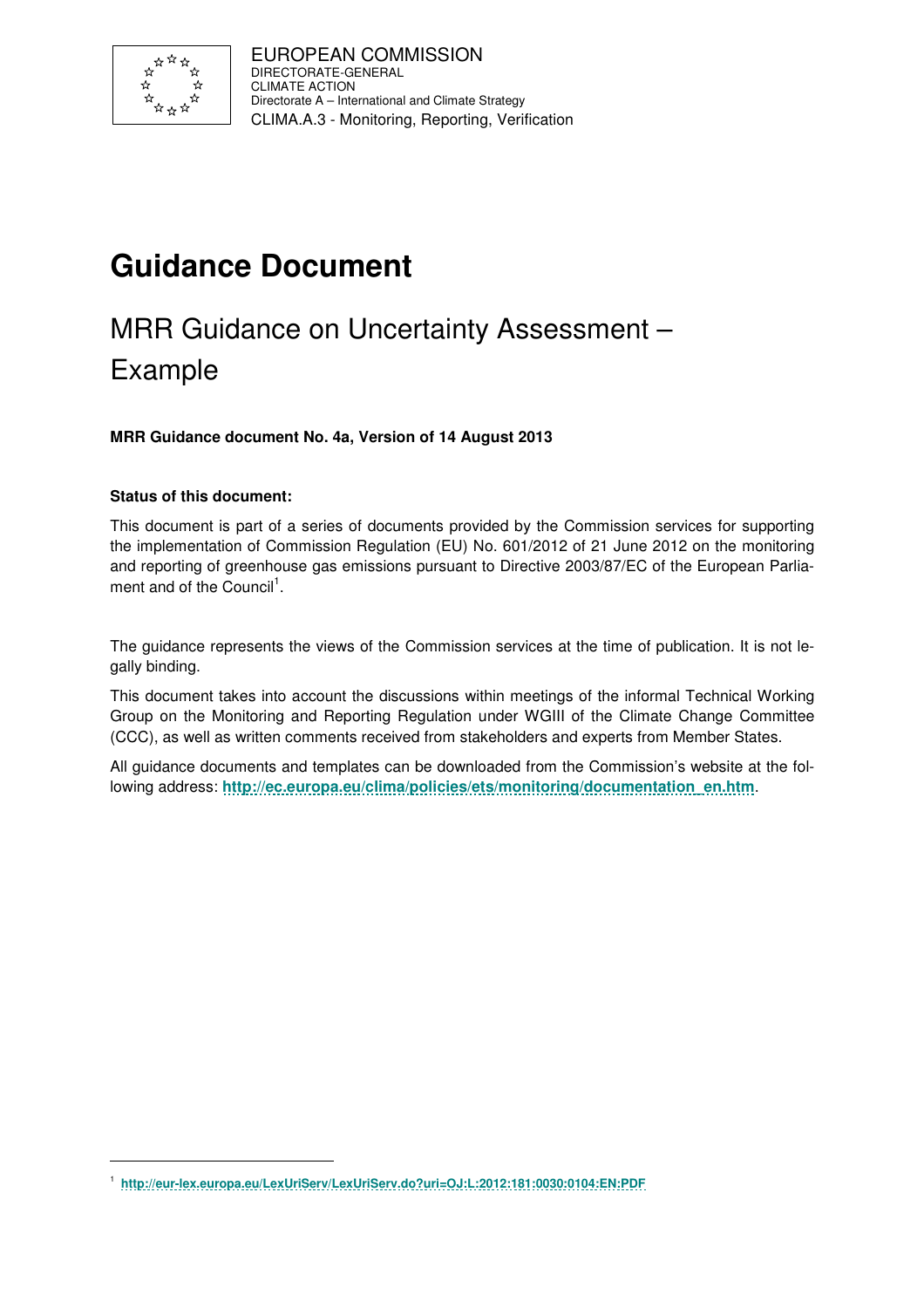# **1 INTRODUCTION**

This document supplements GD 4 "Guidance on Uncertainty Assessment" by presenting an example. For more details on uncertainty assessment in the context of the monitoring and reporting of GHG emissions in the EU ETS, please refer to that guidance document<sup>2</sup>.

Chapter 2 presents an example uncertainty assessment of an "installation with low emissions" pursuant to Article 47 of the Monitoring and Reporting Regulation (hereinafter the "MRR", see footnote 1).

Note that the example presented is a quite common case. Nevertheless operators should not be tempted to copy text from this document, but should always define their monitoring methodology in a very installation-specific way, choosing the most appropriate means of monitoring, with the lowest possible uncertainty and highest robustness against errors.

# **2 INSTALLATIONS WITH LOW EMISSIONS**

## **2.1 Requirements**

Article 47(3) of the MRR exempts installations with low emissions (i.e. with annual emissions  $<$  25,000 t CO<sub>2</sub>) from having to submit to the competent authority evidence for each source stream or emission source demonstrating compliance with the required uncertainty thresholds. However, this does not exempt them from determining whether they comply with the required tiers. Furthermore, Article 19(1) of the AVR requires verifiers to confirm the validity of the information used to calculate the uncertainty levels.

Pursuant to Article 59(1) all operators are required to "ensure that all relevant measuring equipment is calibrated, adjusted and checked at regular intervals including prior to use, and checked against measurement standards traceable to international measurement standards, where available, in accordance with the requirements of this Regulation and proportionate to the risks identified." For this purpose Article 58(3) of the MRR requires the operator to establish and maintain written procedure(s) for quality assurance of the measurement equipment. Therefore, information about the performance of measurement instruments with respect to the accuracy and reliability of results obtained should be available at every installation. Note that for instruments under national legal metrological control the requirements of Article 59 are often met sufficiently without excessive effort (e.g. the check against traceable international standards is achieved by the official calibration).

In the following section an example for an uncertainty assessment commensurate for a "small installation" (i.e. an "installation with low emissions" pursuant to Article 47 of the MRR) is elaborated. The example installation is described in section 2.2. Section 2.3 contains the exemplar uncertainty assessment.

-

<sup>2</sup> **http://ec.europa.eu/clima/policies/ets/monitoring/docs/gd4\_guidance\_uncertainty\_en.pdf**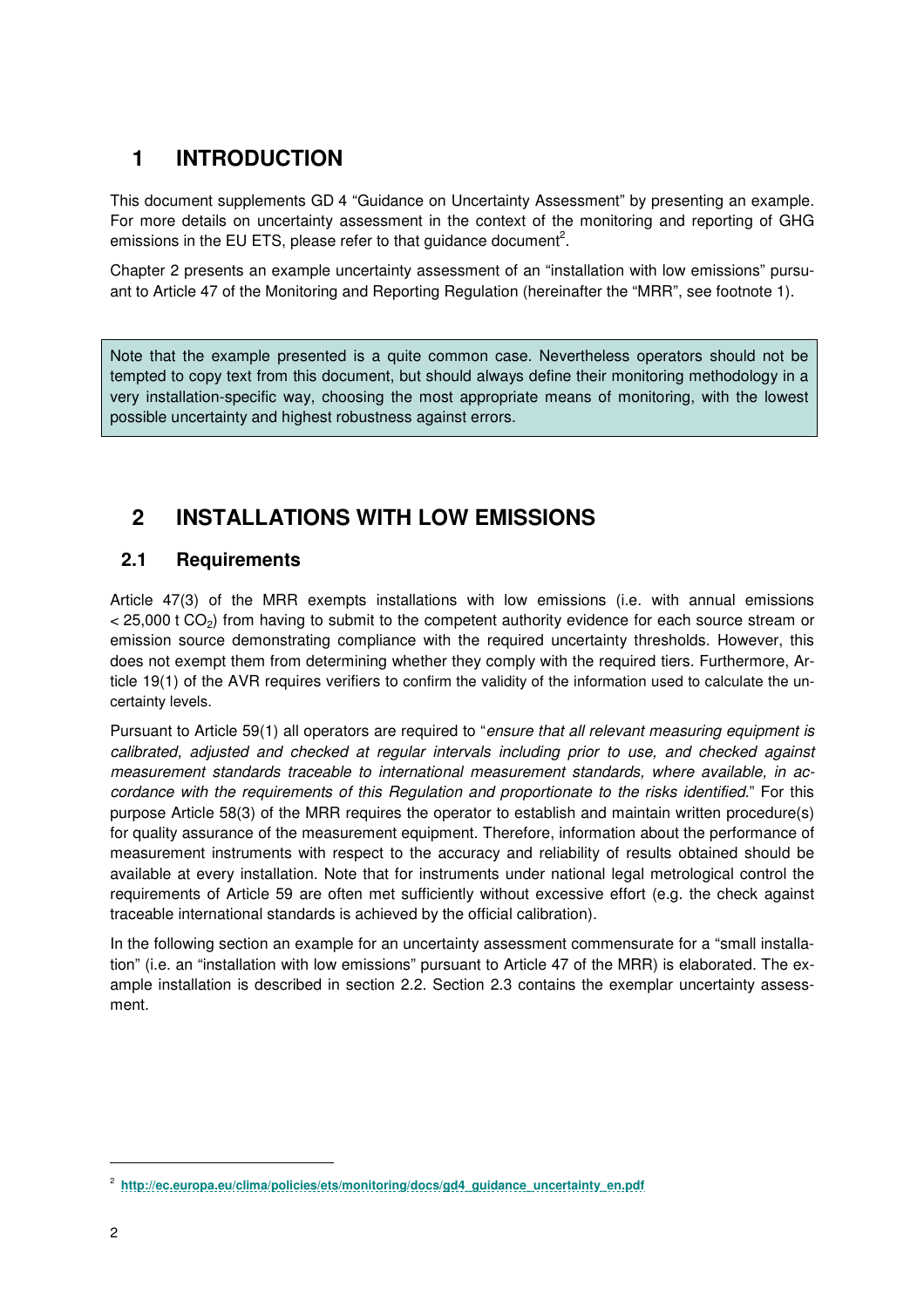# **2.2 The example installation**

The installation discussed in this chapter is producing bricks and pavers, and is emitting on average 15,000  $t$  CO<sub>2</sub> per year. The following source streams need monitoring:

| <b>Fuel/Material</b> | Category                                                 | <b>Estimated emis-</b><br>sions (t $CO2 / a$ ) | Minimum monitoring re-<br>quirements for activity data |
|----------------------|----------------------------------------------------------|------------------------------------------------|--------------------------------------------------------|
| Light fuel oil       | Commercial standard fuel                                 | 6,500                                          | Tier 1 $(\pm 7.5%)$                                    |
| Clay                 | Ceramics: Method A                                       | 8,000                                          | Tier 1 $(\pm 7.5%)$                                    |
| Lignite              | Other solid fuels<br>(pore-forming agent)                | 498                                            | De-minimis                                             |
| <b>Diesel</b>        | Other gaseous and liquid<br>fuels (auxiliary power unit) |                                                | De-minimis                                             |

The methods described for monitoring in this example have been chosen due to their wide-spread use. However, they are examples only and should not be applied in practice without checking whether better methods (more reliable, more accurate etc.) are available.. Operators of an installation with low emissions must apply tiers higher than tier 1 if they can be achieved without additional effort<sup>3</sup>. It is in particular no additional effort to apply a tier higher than tier 1 if the measurement instrument already in use complies with a higher tier, i.e. a higher tier is actually applied.

#### **Light fuel oil:**

In the example this fuel is delivered by trucks and stored in tanks (storage capacity  $<5\%$ ). In the example there are clearly commercial transactions between independent parties. Therefore (as in most similar cases) the measurements used for the trading are subject to national legal metrological control (see Route CO-1 or CT-1 of Guidance Document 4 on Uncertainty). Therefore, **maximum permissible error in service** as allowed by the relevant national legislation can be used.

#### **Background:**

-

To show compliance the operator has to demonstrate evidence that the uncertainty threshold of the required tier is not exceeded, e.g. by requesting the trade partner to provide the official calibration certificate/protocol for the volume flow measurement instruments installed on the trucks. This evidence will allow verifiers to confirm the validity of data used to determine the tier which is actually met.

Please note that non-compliance here is very unlikely as it can be assumed that even the least stringent requirement set out in the relevant national legislation will ask for an uncertainty lower than 7.5%. Still, a document confirming that this instrument is subject to national legal metrological control is needed.

If the national legal metrological legislation also allows measurement instruments with a higher uncertainty for that purpose, further evidence would be needed. Such evidence may be documents clearly demonstrating which accuracy classes are allowed to be used, e.g. contractual arrangement with the supplier demonstrating that only measurement instruments with certain accuracy classes are to be used.

 $^3$  Article 47(6): "By way of derogation from Article 26(1) the operator of an installation with low emissions may apply as a minimum tier 1 for the purposes of determining activity data and calculation factors for all source streams, unless higher accuracy is achievable without additional effort for the operator, without providing evidence that applying higher tiers is technically not feasible or would incur unreasonable costs."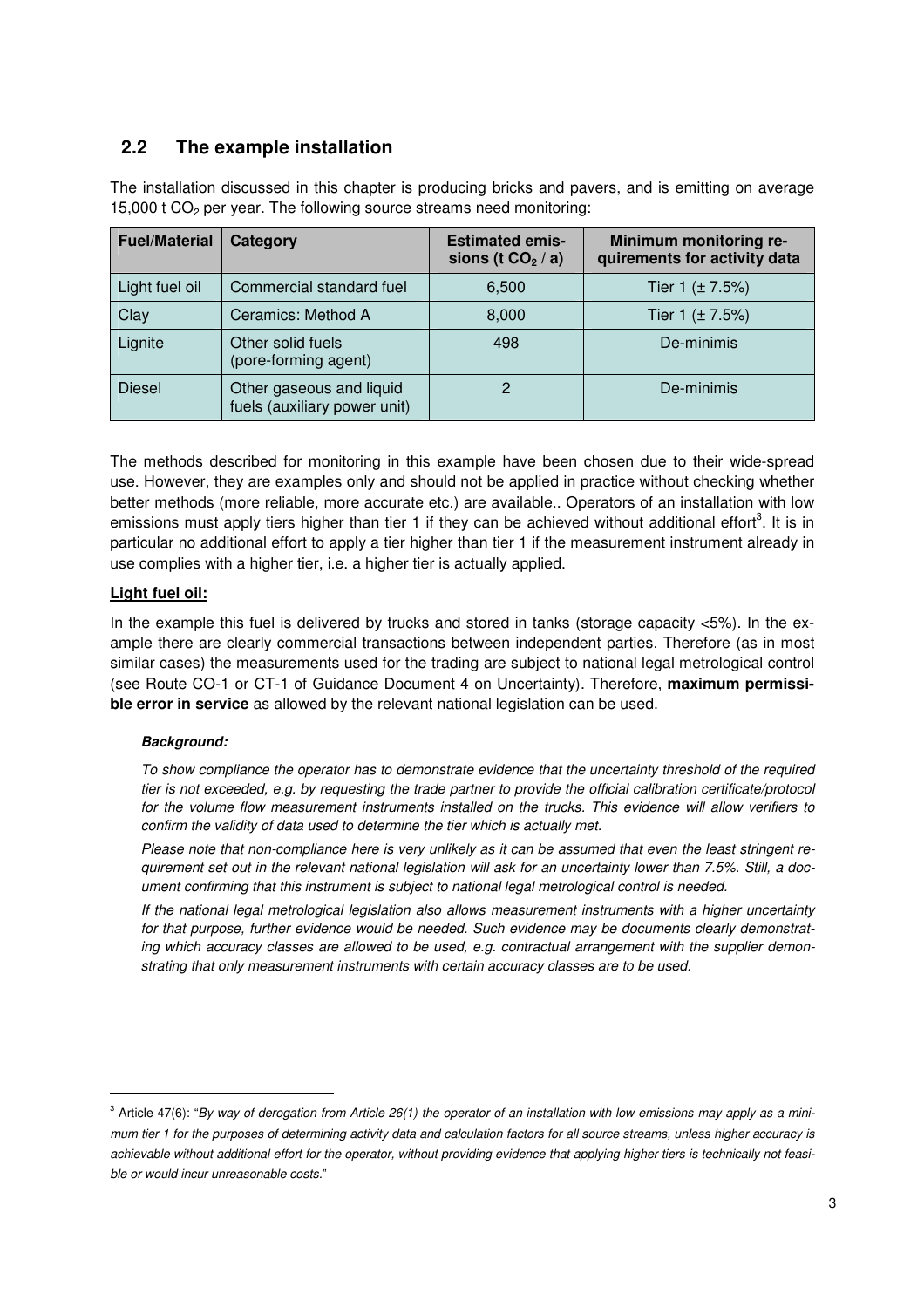#### **Clay:**

The clay in the example is gathered from the clay pit directly by the operator. Therefore, no commercial transaction takes place and hence any available measurement instrument used is not subject to national legal metrological control. Still, the operator transports the clay from the pit to the installation by trucks. There is a possibility for those trucks to be weighed on a weighing bridge owned by the operator.

The operator can simplify the uncertainty assessment here if the measurement instrument is used in an environment appropriate for its use specifications ( $\rightarrow$  see Steps 1 to 4, Route CO-2a/2b in Guidance Document 4 on Uncertainty).

#### **Background:**

For applying the proposed route CO-2a/2b, the operator has to demonstrate that:

- 1. Operating conditions regarding relevant influencing parameters are available
- 2. Operating conditions regarding relevant influencing parameters are met
- 3. Performing of quality assured calibration procedures
- 4. Further quality assurance procedures for measuring activity data

Please note that compliance with those four steps is also relevant for light fuel oil (see above). However, the obligations for compliance with national legal metrological control will assure that those four steps are met.

The application of these steps is demonstrated in the exemplar in section 2.3.

It is assumed that for this weighing bridge the manufacturer's specifications contain information about the appropriate operating conditions (requirement step 1 met).

For demonstrating that the requirements for step 2 are satisfied, the operator could prepare a simple checklist like the table displayed in section 2.3.

For demonstrating compliance with steps 3 and 4 to a verifier, the operator has to have in place an appropriate procedure for quality assurance of the measurement equipment and to ensure that all relevant measuring equipment is calibrated, adjusted and checked at regular intervals including prior to use, and checked against measurement standards traceable to international measurement standards (see above the requirements of Articles 58(3) and 59(1)). Please note that there is no exception for any installation to comply with the requirements in those Articles. $4$ 

Although the storage capacity in the example installation is above 5% of the annual used quantity of clay and, according to Article 47(5), the operator of an installation of low emission could still claim exemption from taking stock changes into account in the uncertainty assessment, this example assumes that the operator prefers to include them on grounds of best practice. The consumed quantity of clay is calculated as:

$$
Q = P - E + (S_{begin} - S_{end})
$$

Example 7 in section 8.3 of Guidance Document 4 shows how the uncertainty related to the stock changes can be calculated. The operator of the example installation uses this approach, as shown in section 2.3.

Note that Article  $47(5)^5$  exempts installations with low emissions to include uncertainties related to stock data in an uncertainty assessment. However, stock data is included in the example to demonstrate how simple the calculation is and how marginal the impact of the associated uncertainty is on the overall uncertainty.

For the determination of  $CO<sub>2</sub>$  emissions, activity data and all calculation factors must relate to the same state of the material stream, i.e. in particular to the same level of moisture in the case of clay. Therefore, the uncertainty associated with the determination of the moisture content has to be taken into account (see example 3 in section 8.2 of Guidance Document 4 for uncorrelated uncertainties of a product). The MRR refers to the "dry" clay in section 12 of Annex IV but the "moisture content" is not a calculation factor in the MRR. As a

l

<sup>4</sup> Note that complying with those steps is required regardless of the simplification routes being taken.

<sup>&</sup>lt;sup>5</sup> Article 47(5): "The operator of an installation with low emissions shall be exempt from the requirement of Article 28(2) to determine stock data at the beginning and the end of the reporting period, where the storage facilities are capable of containing at least 5 % of the annual consumption of fuel or material during the reporting period, in order to include related uncertainty in an uncertainty assessment."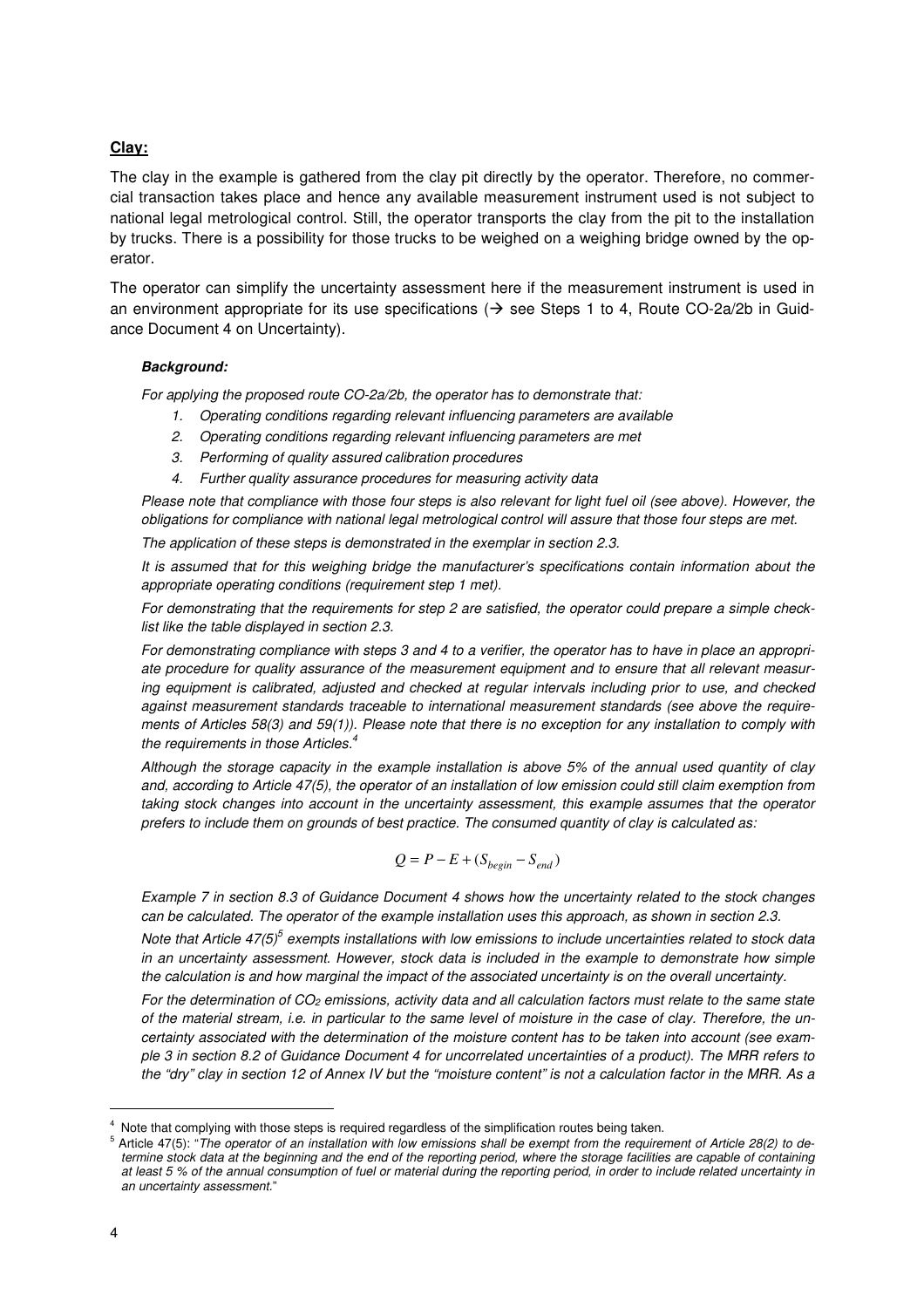consequence, it has to be taken into account for the determination of the uncertainty of the activity data (see calculation in section 2.3). For the determination of this moisture content as well as for the emission factor laboratory analyses are used, and consequently a sampling plan needs to be in place.

#### **Lignite:**

This pore-forming agent is a de-minimis source stream. Therefore, an estimation method may be applied for determining the annual emissions stemming from this source stream. Because this fuel/material is bought on the market by the operator of the installation, invoices may be used to determine the annual activity level. Because the example Member State has not published default values for lignite, which would allow the use of tier 2, emissions are obtained by multiplying the amount lignite used with the net calorific value and emission factor provided in Annex VI of the MRR (Tier 1).

#### **Diesel:**

Diesel is a de-minimis source stream as well. Precise measurement would be demanding (because Diesel is also used for mobile machinery such as truck loaders, fork lifts etc. and therefore, fuel invoices can't be used). For determining the diesel used in the auxiliary power unit an estimation method may be used. In the example a common formula is proposed:

Activity Data = AOH x CAP x  $(3600/10^9)$  x  $(1/NCV)$ 

Annual emissions =  $AD \times NCV \times EF$ 

AOH.... Annual operating hours

CAP .... Installed capacity of the auxiliary power unit (kW)

AD ....... Activity data (t)

NCV .... Net calorific value (TJ/t, taken from e.g. Annex VI or National Inventory, if available)

 $EF$ ....... Emission factor (t CO<sub>2</sub>/TJ, taken from e.g. Annex VI or National Inventory, if available)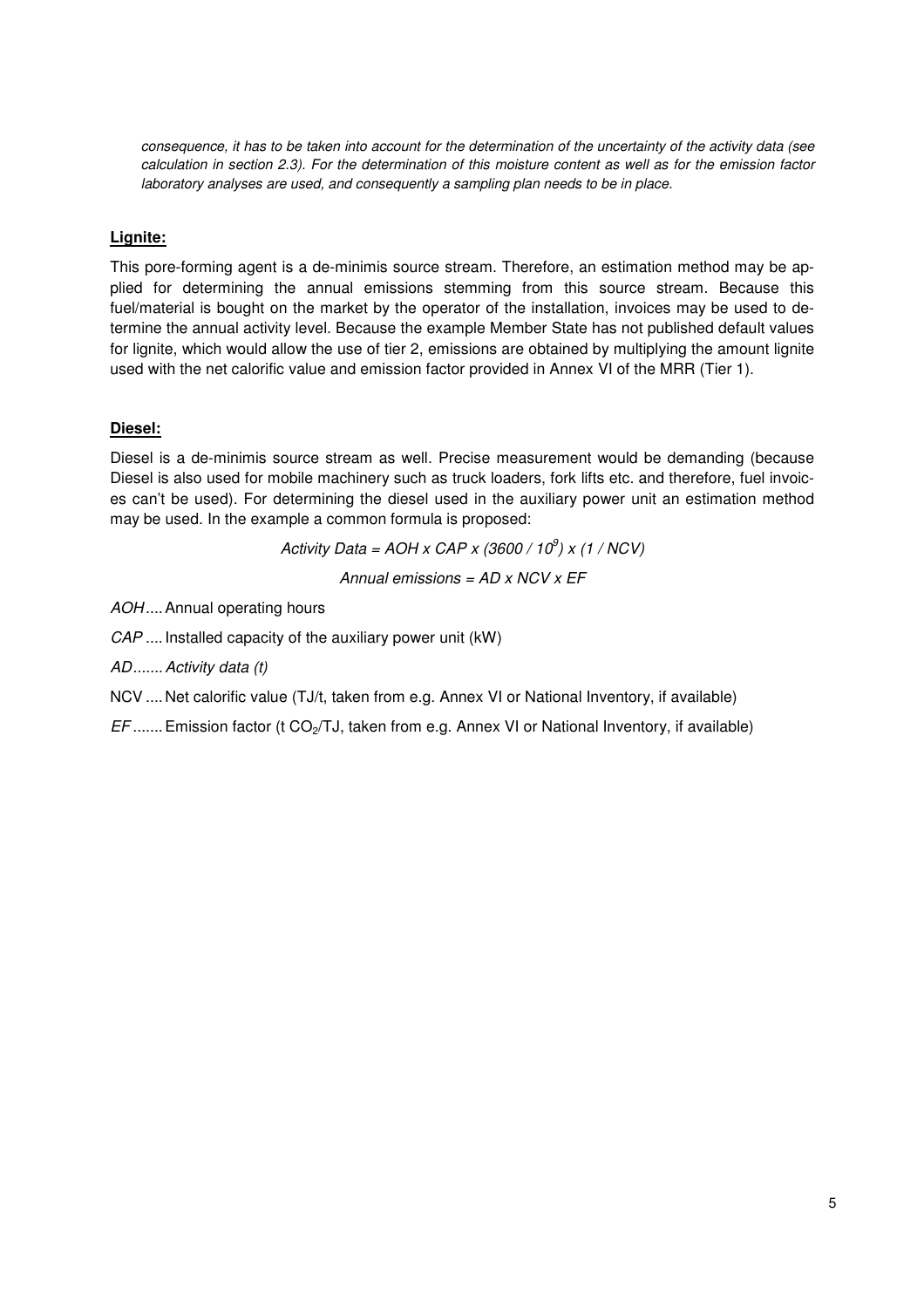### **2.3 Exemplar Uncertainty assessment**

The following exemplar elaborates what the example installation's uncertainty assessment could look like.

#### **Light fuel oil:**

Tier applied for activity data: **Tier 2 (± 5.0%), based on invoices** 

Evidence for complying with the tier requirements: see attached the latest official calibration certificates for the rotor flow meters on the trucks from our three suppliers

#### **Clay:**

Tier applied for activity data: **Tier 2 (± 5.0%)**, uncertainty achieved = 4.5% (see calculation below)

Evidence for complying with the requirements of the tier: Route CO-2a/2b is used.

"Step 1": see manufacturer's specification ("MPES  $\pm$  4.0%") in the weighing bridge's operating manual; example: see sampling plan for determination of the moisture content of the (raw) clay;

Error propagation taking into account stock changes:

- storage capacity: 7,000 t.
- uncertainty related to stock estimation at end of year (conservative estimate): 10%;
- average annual amount of clay consumed: 125,000 t,
- max. permissible error in service laid down in manufacturer's specifications: 4%;
- uncertainty related to determine the moisture content: 2%

Calculation:

$$
u_{wet} = \frac{\sqrt{2 \cdot (U_{stock})^2 + (U_{clay})^2}}{clay\ consumed\ annually} = \frac{\sqrt{2 \cdot (7,000 \cdot 10\%)^2 + (125,000 \cdot 4\%)^2}}{125,000} = 4.08\%
$$
  

$$
u_{dry} = \sqrt{u_{wet}^2 + u_{moisture}^2} = \sqrt{4.08\%^2 + 2\%^2} = 4.5\%
$$

Evidence for complying with the requirements in "Step 2":

Checklist for relevant parameters of the weighing bridge:

| Parameter listed in<br>manufacturer's<br>specifications | Value specified by<br>manufacturer | <b>Actual applied</b><br>ranges/conditions | Compliant? |
|---------------------------------------------------------|------------------------------------|--------------------------------------------|------------|
| Temperature                                             | $-15 - 50$ °C                      | $-15 - 40$ °C                              | Yes        |
| <b>Measurement</b><br>range                             | $2 - 50$ tonnes                    | $10 - 35$ tonnes                           | Yes        |
| Wind speed                                              | $< 20$ m/s                         | $<$ 15 m/s                                 | Yes        |
| <b>Calibration interval</b>                             | Every two years                    | Every two years                            | Yes        |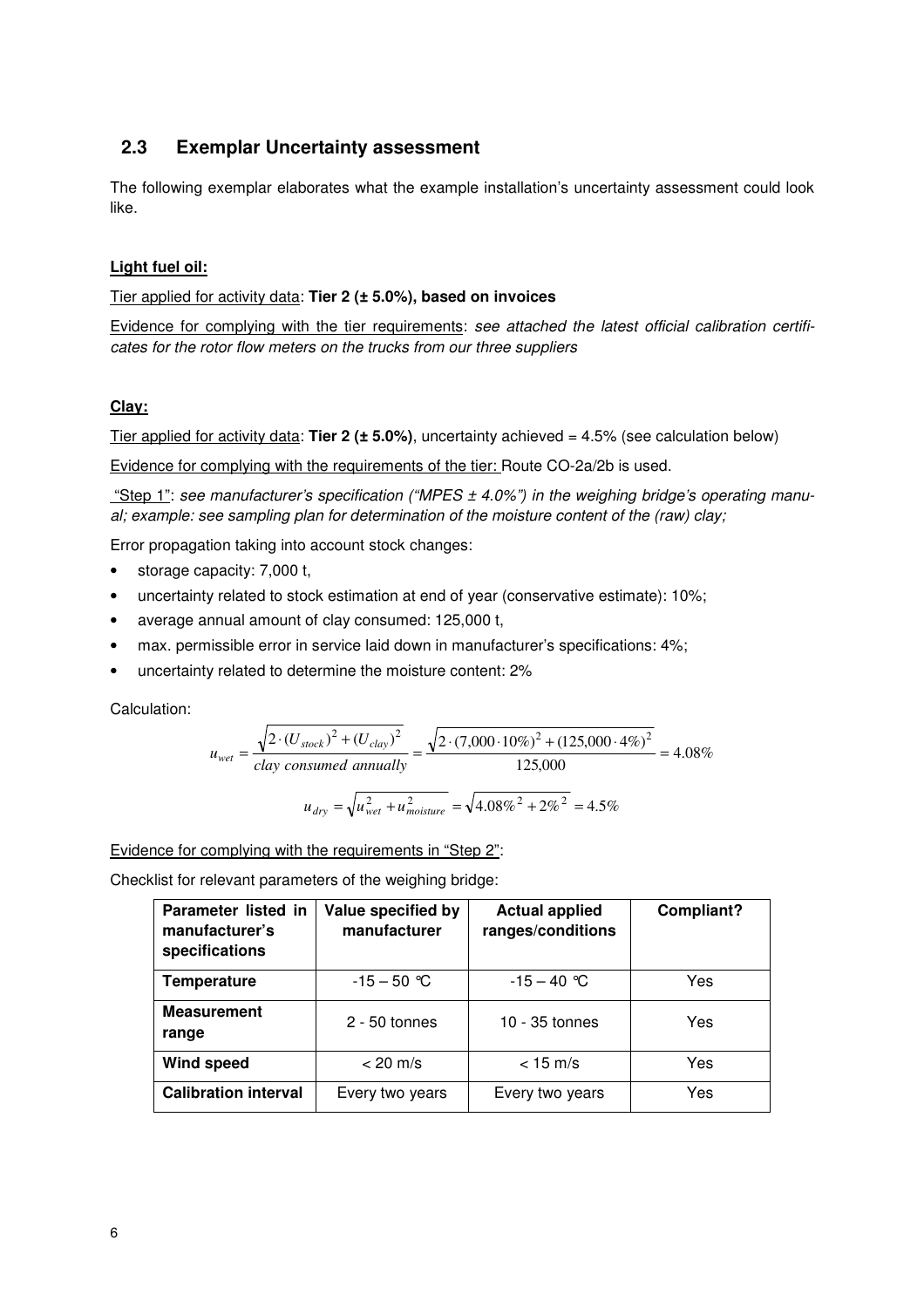#### Evidence for complying with the requirements in "Steps 3 and 4<sup>"6</sup>:

See attached the latest calibration certificates for the truck weighing bridge WB-XYZ123 and the quality management procedures in section 2.4.

#### **Lignite:**

Tier applied for activity data: **Tier 3 (± 2.5%), based on invoices** 

Evidence<sup>7</sup>: see attached the latest official calibration certificates requested from the trading partners delivering lignite

#### **Diesel:**

-

#### Tier applied for activity data: **De-minimis**

Approach: Emissions are calculated based on the annual operating hours, the auxiliary power unit's installed rated thermal input and the inventory emission factor of Diesel. Conservative estimates of emissions are typically found to be in the range of 1 to 5 t CO2 per year.

<sup>6</sup> Steps 3 and 4 require quality assurance (regular calibration) for the measurement equipment to be carried out. This needs to be covered by a written procedure in accordance with Article 58(3), point a). For further reading please consult section 3.1.1.4 of Guidance Document 4 on Uncertainty.

 $^7$  Note: If those certificates are not available, activity data can still be determined using invoices. However, without demonstrating compliance with a tier, this would be a no-tier approach. It would be only applicable for de-minimis source streams.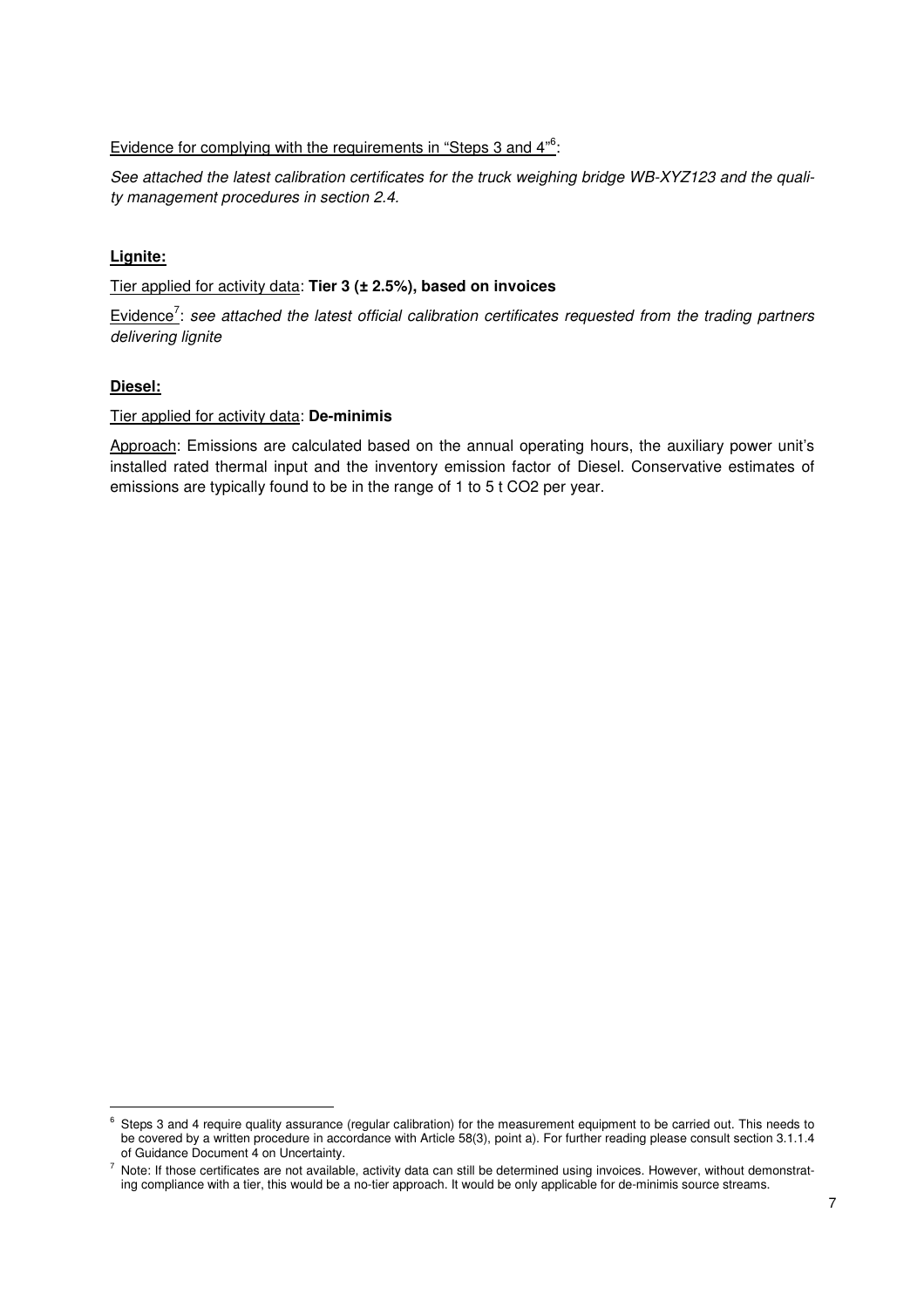## **2.4 Quality management for the example installation**

The procedure required for quality assurance of measurement equipment could be defined as follows:

#### **Example for a procedure (adapted version of procedure in GD1):**

- 1. The installation is normally shut down between December and February. Measurement equipment (including that for EU-ETS) is usually calibrated during that phase.
- 2. Responsible person (deputy manager of O&M) maintains a calendar of appropriate calibration and maintenance intervals for all ETS instruments listed in table 7.b of the monitoring plan. Alert is set to 30 Nov of each year.
- 3. Responsible person (deputy manager of O&M) checks which QM activities are required according to the calendar within the next 4 weeks. As appropriate, he reserves resources required for this task in meetings with the plant manager.
- 4. Calibration and maintenance of ETS instruments is tracked and documented in file "Z:\ETS\_MRV\QM\calibr\_log.xls" electronically and hardcopy: Office HS3/27, shelf 3, Folder identified "QM 27-ETS -nnnn". (nnnn=year). Information documented contains: ID of instrument, date when instrument was installed, last calibration, meter reading after last calibration, laboratory hired for the last calibration, statement of the last calibrations, date until next calibration is due.
- 5. For all measurement instruments for which calibration in that particular year is due the responsible person follows the procedure:
	- a. Responsible person (deputy manager of O&M) orders external experts (calibration institutes).
	- b. Responsible person ensures that QM tasks are carried out on the agreed dates.
	- c. Responsible person keeps records of the above QM activities.
	- d. Responsible person reports back to plant manager on corrective action required. Corrective action is handled under procedure QM 28-ETS

<End of procedure>